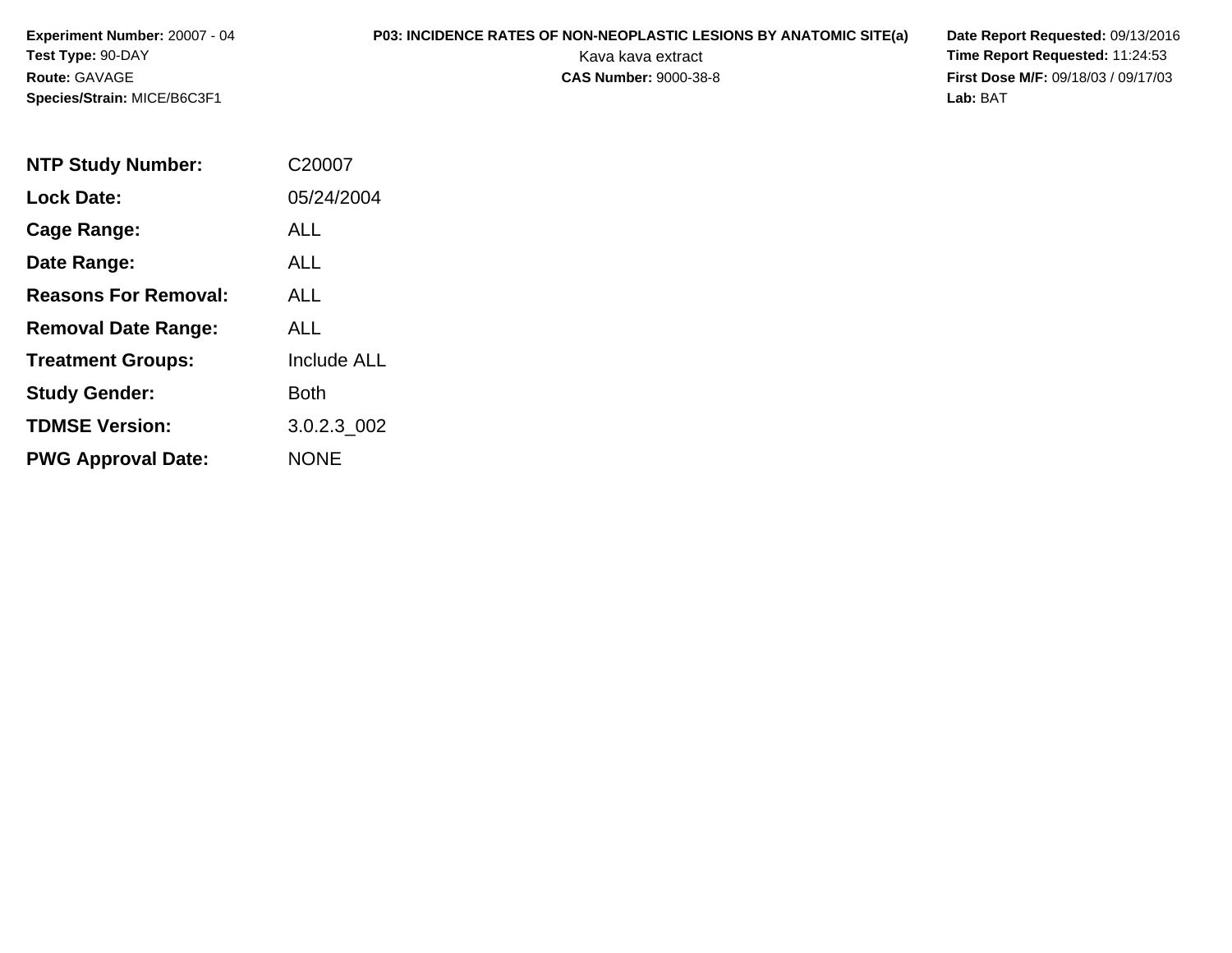| Experiment Number: 20007 - 04                                                            |          | P03: INCIDENCE RATES OF NON-NEOPLASTIC LESIONS BY ANATOMIC SITE(a) | Date Report Requested: 09/13/2016 |           |                                     |           |
|------------------------------------------------------------------------------------------|----------|--------------------------------------------------------------------|-----------------------------------|-----------|-------------------------------------|-----------|
| Test Type: 90-DAY                                                                        |          | Kava kava extract                                                  | Time Report Requested: 11:24:53   |           |                                     |           |
| Route: GAVAGE                                                                            |          | <b>CAS Number: 9000-38-8</b>                                       |                                   |           | First Dose M/F: 09/18/03 / 09/17/03 |           |
| Species/Strain: MICE/B6C3F1                                                              | Lab: BAT |                                                                    |                                   |           |                                     |           |
| <b>B6C3F1 MICE MALE</b>                                                                  | 0 G/KG   | 0.125 G/KG                                                         | 0.25 G/KG                         | 0.5 G/KG  | 1.0 G/KG                            | 2.0 G/KG  |
| <b>Disposition Summary</b>                                                               |          |                                                                    |                                   |           |                                     |           |
| <b>Animals Initially In Study</b><br><b>Early Deaths</b><br><b>Natural Death</b>         | 10       | 10                                                                 | 10                                | 10        | 10                                  | 10<br>4   |
| <b>Survivors</b>                                                                         |          |                                                                    |                                   |           |                                     |           |
| <b>Terminal Sacrifice</b>                                                                | 10       | 10                                                                 | 10                                | 10        | 10                                  | 6         |
| <b>Animals Examined Microscopically</b>                                                  | 10       | 10                                                                 | 10                                | 10        | 10                                  | 10        |
| <b>ALIMENTARY SYSTEM</b>                                                                 |          |                                                                    |                                   |           |                                     |           |
| Esophagus                                                                                | (10)     | (0)                                                                | (0)                               | (0)       | (0)                                 | (10)      |
| Gallbladder                                                                              | (10)     | (0)                                                                | (0)                               | (0)       | (0)                                 | (10)      |
| Intestine Large, Cecum                                                                   | (10)     | (0)                                                                | (0)                               | (0)       | (0)                                 | (10)      |
| Intestine Large, Colon                                                                   | (10)     | (0)                                                                | (0)                               | (0)       | (0)                                 | (10)      |
| Intestine Large, Rectum                                                                  | (10)     | (0)                                                                | (0)                               | (0)       | (0)                                 | (10)      |
| Intestine Small, Duodenum                                                                | (10)     | (0)                                                                | (0)                               | (0)       | (0)                                 | (10)      |
| Intestine Small, Ileum                                                                   | (10)     | (0)                                                                | (0)                               | (0)       | (0)                                 | (10)      |
| Intestine Small, Jejunum                                                                 | (10)     | (0)                                                                | (0)                               | (0)       | (0)                                 | (10)      |
| Liver                                                                                    | (10)     | (10)                                                               | (10)                              | (10)      | (10)                                | (10)      |
| Inflammation, Chronic                                                                    | 6(60%)   | 7 (70%)                                                            | 4 (40%)                           | 7 (70%)   | 7 (70%)                             | 4 (40%)   |
| Necrosis                                                                                 |          | $1(10\%)$                                                          |                                   | $1(10\%)$ | $1(10\%)$                           | 4 (40%)   |
| Centrilobular, Hypertrophy                                                               |          |                                                                    |                                   | 9(90%)    | 10 (100%)                           | 7 (70%)   |
| Pancreas                                                                                 | (10)     | (0)                                                                | (0)                               | (0)       | (0)                                 | (10)      |
| Artery, Inflammation                                                                     | 1(10%)   |                                                                    |                                   |           |                                     |           |
| <b>Salivary Glands</b>                                                                   | (10)     | (0)                                                                | (0)                               | (0)       | (0)                                 | (10)      |
| Stomach, Forestomach                                                                     | (10)     | (0)                                                                | (0)                               | (0)       | (0)                                 | (10)      |
| Inflammation, Chronic                                                                    |          |                                                                    |                                   |           |                                     | 1(10%)    |
| Mineralization                                                                           |          |                                                                    |                                   |           |                                     | $1(10\%)$ |
| Stomach, Glandular                                                                       | (10)     | (0)                                                                | (0)                               | (0)       | (0)                                 | (10)      |
| Inflammation                                                                             | 1(10%)   |                                                                    |                                   |           |                                     | 1 (10%)   |
| CARDIOVASCULAR SYSTEM                                                                    |          |                                                                    |                                   |           |                                     |           |
| <b>Blood Vessel</b>                                                                      | (10)     | (0)                                                                | (0)                               | (0)       | (0)                                 | (10)      |
| a - Number of animals examined microscopically at site and number of animals with lesion |          |                                                                    |                                   |           |                                     |           |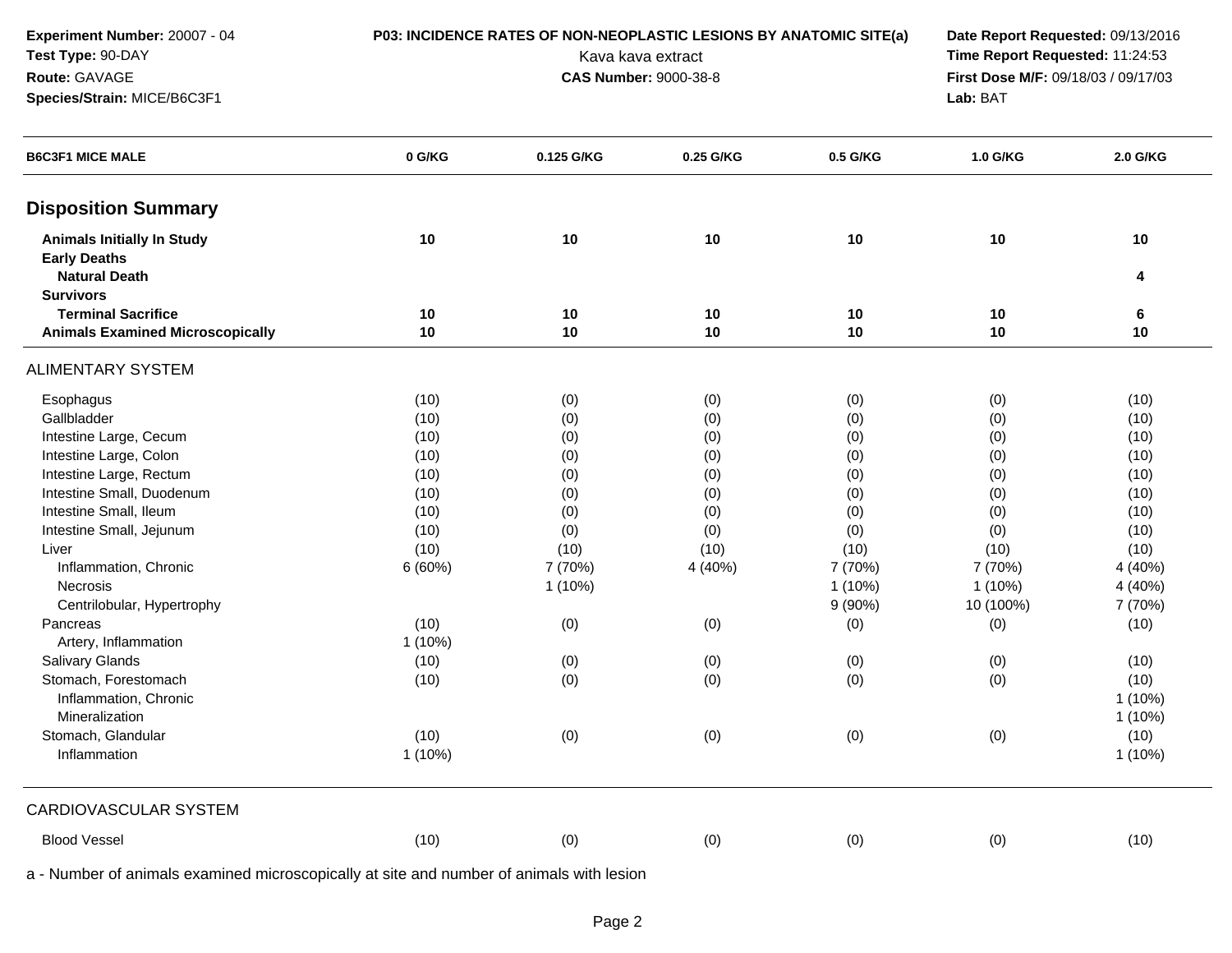| Experiment Number: 20007 - 04<br>Test Type: 90-DAY<br>Route: GAVAGE<br>Species/Strain: MICE/B6C3F1 | P03: INCIDENCE RATES OF NON-NEOPLASTIC LESIONS BY ANATOMIC SITE(a) | Date Report Requested: 09/13/2016<br>Time Report Requested: 11:24:53<br>First Dose M/F: 09/18/03 / 09/17/03<br>Lab: BAT |           |          |          |                                          |
|----------------------------------------------------------------------------------------------------|--------------------------------------------------------------------|-------------------------------------------------------------------------------------------------------------------------|-----------|----------|----------|------------------------------------------|
| <b>B6C3F1 MICE MALE</b>                                                                            | 0 G/KG                                                             | 0.125 G/KG                                                                                                              | 0.25 G/KG | 0.5 G/KG | 1.0 G/KG | 2.0 G/KG                                 |
| Heart                                                                                              | (10)                                                               | (0)                                                                                                                     | (0)       | (0)      | (0)      | (10)                                     |
| <b>ENDOCRINE SYSTEM</b>                                                                            |                                                                    |                                                                                                                         |           |          |          |                                          |
| <b>Adrenal Cortex</b><br>Hypertrophy<br>Hypertrophy, Focal<br>Subcapsular, Hyperplasia             | (10)<br>$1(10\%)$<br>5 (50%)                                       | (0)                                                                                                                     | (0)       | (0)      | (0)      | (10)<br>$1(10\%)$<br>$1(10\%)$<br>6(60%) |
| Adrenal Medulla                                                                                    | (10)                                                               | (0)                                                                                                                     | (0)       | (0)      | (0)      | (10)                                     |
| Islets, Pancreatic                                                                                 | (10)                                                               | (0)                                                                                                                     | (0)       | (0)      | (0)      | (10)                                     |
| Parathyroid Gland                                                                                  | (7)                                                                | (0)                                                                                                                     | (0)       | (0)      | (0)      | (7)                                      |
| Cyst                                                                                               | 1(14%)                                                             |                                                                                                                         |           |          |          |                                          |
| <b>Pituitary Gland</b>                                                                             | (10)                                                               | (0)                                                                                                                     | (0)       | (0)      | (0)      | (10)                                     |
| <b>Thyroid Gland</b>                                                                               | (10)                                                               | (0)                                                                                                                     | (0)       | (0)      | (0)      | (10)                                     |
| <b>GENERAL BODY SYSTEM</b>                                                                         |                                                                    |                                                                                                                         |           |          |          |                                          |
| None                                                                                               |                                                                    |                                                                                                                         |           |          |          |                                          |
| <b>GENITAL SYSTEM</b>                                                                              |                                                                    |                                                                                                                         |           |          |          |                                          |
| Epididymis                                                                                         | (10)                                                               | (0)                                                                                                                     | (0)       | (0)      | (0)      | (10)                                     |
| <b>Preputial Gland</b>                                                                             | (10)                                                               | (0)                                                                                                                     | (0)       | (0)      | (0)      | (10)                                     |
| Prostate                                                                                           | (10)                                                               | (0)                                                                                                                     | (0)       | (0)      | (0)      | (10)                                     |
| Seminal Vesicle                                                                                    | (10)                                                               | (0)                                                                                                                     | (0)       | (0)      | (0)      | (10)                                     |
| <b>Testes</b>                                                                                      | (10)                                                               | (0)                                                                                                                     | (0)       | (0)      | (0)      | (10)                                     |
| Hypoplasia                                                                                         |                                                                    |                                                                                                                         |           |          |          | 1 (10%)                                  |
| <b>HEMATOPOIETIC SYSTEM</b>                                                                        |                                                                    |                                                                                                                         |           |          |          |                                          |
| <b>Bone Marrow</b>                                                                                 | (10)                                                               | (10)                                                                                                                    | (10)      | (10)     | (10)     | (10)                                     |
| Lymph Node, Mandibular                                                                             | (10)                                                               | (0)                                                                                                                     | (0)       | (0)      | (0)      | (10)                                     |
| Lymph Node, Mesenteric                                                                             | (10)                                                               | (0)                                                                                                                     | (0)       | (0)      | (0)      | (10)                                     |
|                                                                                                    |                                                                    |                                                                                                                         |           |          |          |                                          |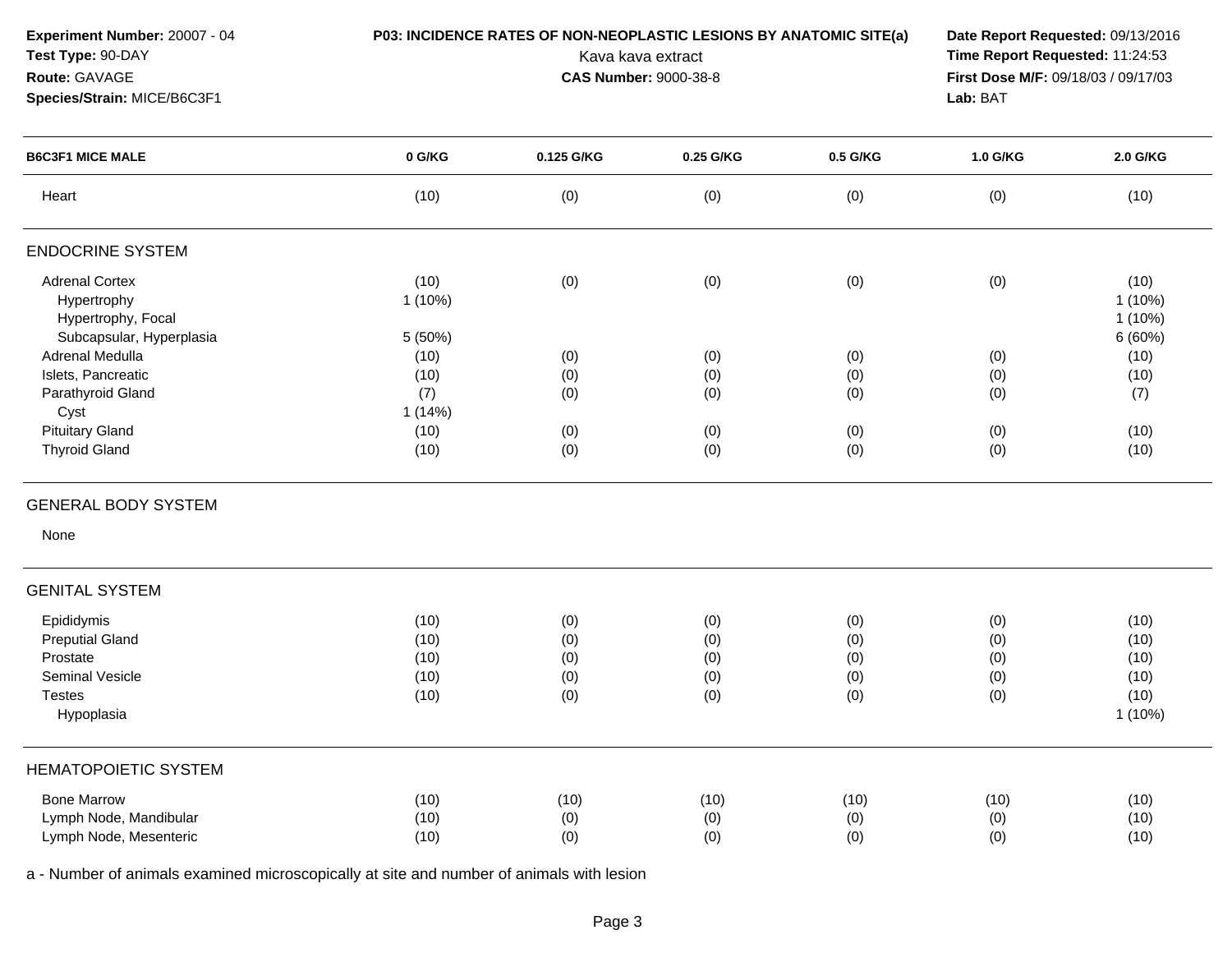| Experiment Number: 20007 - 04<br>Test Type: 90-DAY<br>Route: GAVAGE<br>Species/Strain: MICE/B6C3F1 |                   | P03: INCIDENCE RATES OF NON-NEOPLASTIC LESIONS BY ANATOMIC SITE(a)<br>Kava kava extract<br><b>CAS Number: 9000-38-8</b> | Date Report Requested: 09/13/2016<br>Time Report Requested: 11:24:53<br>First Dose M/F: 09/18/03 / 09/17/03<br>Lab: BAT |              |              |                        |
|----------------------------------------------------------------------------------------------------|-------------------|-------------------------------------------------------------------------------------------------------------------------|-------------------------------------------------------------------------------------------------------------------------|--------------|--------------|------------------------|
| <b>B6C3F1 MICE MALE</b>                                                                            | 0 G/KG            | 0.125 G/KG                                                                                                              | 0.25 G/KG                                                                                                               | 0.5 G/KG     | 1.0 G/KG     | 2.0 G/KG               |
| Spleen<br>Thymus<br>Necrosis                                                                       | (10)<br>(10)      | (10)<br>(10)                                                                                                            | (10)<br>(10)                                                                                                            | (10)<br>(10) | (10)<br>(10) | (10)<br>(10)<br>3(30%) |
| <b>INTEGUMENTARY SYSTEM</b>                                                                        |                   |                                                                                                                         |                                                                                                                         |              |              |                        |
| Skin                                                                                               | (10)              | (0)                                                                                                                     | (0)                                                                                                                     | (0)          | (0)          | (10)                   |
| MUSCULOSKELETAL SYSTEM                                                                             |                   |                                                                                                                         |                                                                                                                         |              |              |                        |
| Bone                                                                                               | (10)              | (0)                                                                                                                     | (0)                                                                                                                     | (0)          | (0)          | (10)                   |
| NERVOUS SYSTEM                                                                                     |                   |                                                                                                                         |                                                                                                                         |              |              |                        |
| <b>Brain</b>                                                                                       | (10)              | (0)                                                                                                                     | (0)                                                                                                                     | (0)          | (0)          | (10)                   |
| <b>RESPIRATORY SYSTEM</b>                                                                          |                   |                                                                                                                         |                                                                                                                         |              |              |                        |
| Lung<br>Congestion<br>Inflammation, Chronic Active                                                 | (10)<br>$1(10\%)$ | (0)                                                                                                                     | (0)                                                                                                                     | (0)          | (0)          | (10)<br>2 (20%)        |
| Nose<br>Trachea                                                                                    | (10)<br>(10)      | (0)<br>(0)                                                                                                              | (0)<br>(0)                                                                                                              | (0)<br>(0)   | (0)<br>(0)   | (10)<br>(10)           |
| SPECIAL SENSES SYSTEM                                                                              |                   |                                                                                                                         |                                                                                                                         |              |              |                        |
| Eye<br>Harderian Gland                                                                             | (10)<br>(10)      | (0)<br>(0)                                                                                                              | (0)<br>(0)                                                                                                              | (0)<br>(0)   | (0)<br>(0)   | (10)<br>(10)           |
| <b>URINARY SYSTEM</b>                                                                              |                   |                                                                                                                         |                                                                                                                         |              |              |                        |
| Kidney                                                                                             | (10)              | (0)                                                                                                                     | (0)                                                                                                                     | (0)          | (0)          | (10)                   |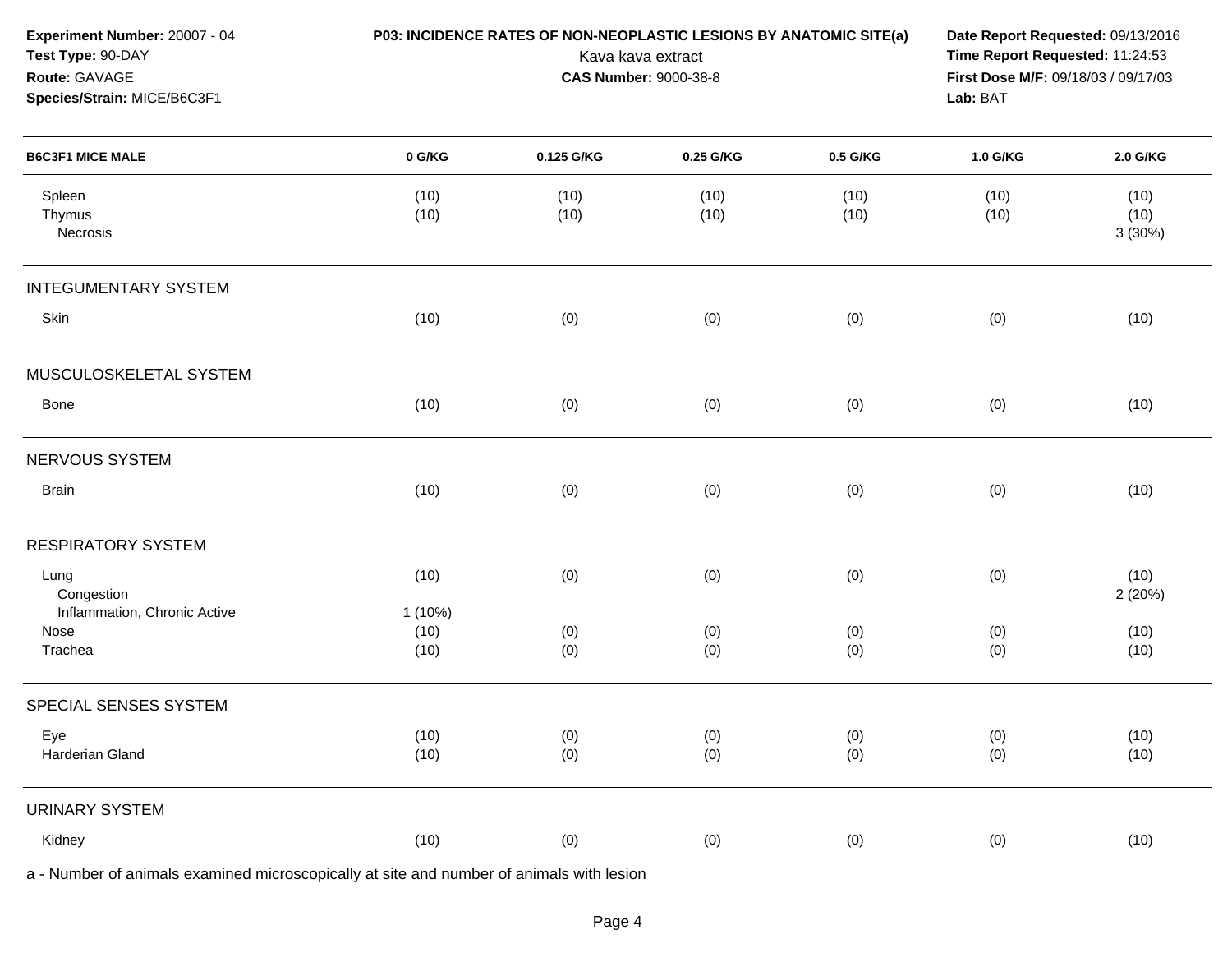| Experiment Number: 20007 - 04<br>Test Type: 90-DAY<br>Route: GAVAGE<br>Species/Strain: MICE/B6C3F1 |                          | <b>P03: INCIDENCE RATES OF NON-NEOPLASTIC LESIONS BY ANATOMIC SITE(a)</b><br>Date Report Requested: 09/13/2016<br>Time Report Requested: 11:24:53<br>Kava kava extract<br><b>First Dose M/F: 09/18/03 / 09/17/03</b><br><b>CAS Number: 9000-38-8</b><br>Lab: BAT |           |            |            |          |
|----------------------------------------------------------------------------------------------------|--------------------------|------------------------------------------------------------------------------------------------------------------------------------------------------------------------------------------------------------------------------------------------------------------|-----------|------------|------------|----------|
| <b>B6C3F1 MICE MALE</b>                                                                            | 0 G/KG                   | $0.125$ G/KG                                                                                                                                                                                                                                                     | 0.25 G/KG | $0.5$ G/KG | $1.0$ G/KG | 2.0 G/KG |
| Mineralization<br>Nephropathy<br>Urinary Bladder                                                   | 2(20%)<br>2(20%)<br>(10) | (0)                                                                                                                                                                                                                                                              | (0)       | (0)        | (0)        | (10)     |

\*\*\* END OF MALE \*\*\*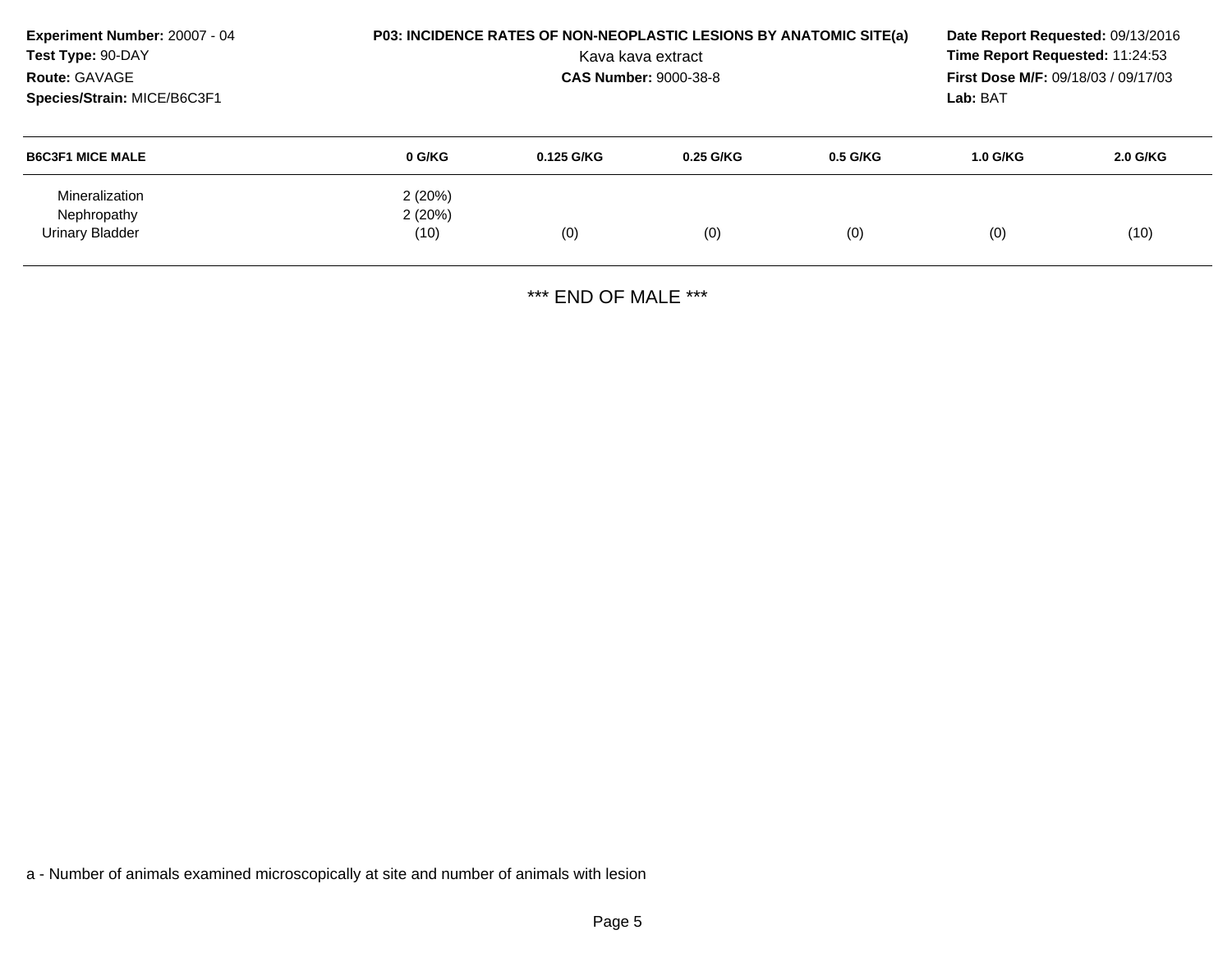| Experiment Number: 20007 - 04<br>Test Type: 90-DAY<br>Route: GAVAGE<br>Species/Strain: MICE/B6C3F1                             |           | P03: INCIDENCE RATES OF NON-NEOPLASTIC LESIONS BY ANATOMIC SITE(a)<br>Date Report Requested: 09/13/2016<br>Time Report Requested: 11:24:53<br>Kava kava extract<br>First Dose M/F: 09/18/03 / 09/17/03<br><b>CAS Number: 9000-38-8</b><br>Lab: BAT |           |           |          |                                |
|--------------------------------------------------------------------------------------------------------------------------------|-----------|----------------------------------------------------------------------------------------------------------------------------------------------------------------------------------------------------------------------------------------------------|-----------|-----------|----------|--------------------------------|
| <b>B6C3F1 MICE FEMALE</b>                                                                                                      | 0 G/KG    | 0.125 G/KG                                                                                                                                                                                                                                         | 0.25 G/KG | 0.5 G/KG  | 1.0 G/KG | 2.0 G/KG                       |
| <b>Disposition Summary</b>                                                                                                     |           |                                                                                                                                                                                                                                                    |           |           |          |                                |
| <b>Animals Initially In Study</b><br><b>Early Deaths</b><br><b>Dosing Accident</b><br><b>Natural Death</b><br><b>Survivors</b> | 10        | 10                                                                                                                                                                                                                                                 | 10        | 10        | 10       | 10<br>1<br>3                   |
| <b>Terminal Sacrifice</b>                                                                                                      | 10        | 10                                                                                                                                                                                                                                                 | 10        | 10        | 10       | 6                              |
| <b>Animals Examined Microscopically</b>                                                                                        | 10        | 10                                                                                                                                                                                                                                                 | 10        | 10        | 10       | 10                             |
| <b>ALIMENTARY SYSTEM</b>                                                                                                       |           |                                                                                                                                                                                                                                                    |           |           |          |                                |
| Esophagus<br>Hemorrhage<br>Inflammation, Acute                                                                                 | (10)      | (0)                                                                                                                                                                                                                                                | (0)       | (0)       | (0)      | (10)<br>$1(10\%)$<br>$1(10\%)$ |
| Gallbladder                                                                                                                    | (10)      | (0)                                                                                                                                                                                                                                                | (0)       | (0)       | (0)      | (10)                           |
| Intestine Large, Cecum                                                                                                         | (10)      | (0)                                                                                                                                                                                                                                                | (0)       | (0)       | (0)      | (10)                           |
| Intestine Large, Colon                                                                                                         | (10)      | (0)                                                                                                                                                                                                                                                | (0)       | (0)       | (0)      | (10)                           |
| Intestine Large, Rectum                                                                                                        | (10)      | (0)                                                                                                                                                                                                                                                | (0)       | (0)       | (0)      | (10)                           |
| Intestine Small, Duodenum                                                                                                      | (10)      | (0)                                                                                                                                                                                                                                                | (0)       | (0)       | (0)      | (10)                           |
| Intestine Small, Ileum                                                                                                         | (10)      | (0)                                                                                                                                                                                                                                                | (0)       | (0)       | (0)      | (10)                           |
| Intestine Small, Jejunum                                                                                                       | (10)      | (0)                                                                                                                                                                                                                                                | (0)       | (0)       | (0)      | (10)                           |
| Liver                                                                                                                          | (10)      | (10)                                                                                                                                                                                                                                               | (10)      | (10)      | (10)     | (10)                           |
| Inflammation, Chronic                                                                                                          | 9(90%)    | 10 (100%)                                                                                                                                                                                                                                          | 10 (100%) | 9(90%)    | 8 (80%)  | 4 (40%)                        |
| Necrosis                                                                                                                       |           | $1(10\%)$                                                                                                                                                                                                                                          | $1(10\%)$ | $1(10\%)$ |          |                                |
| Centrilobular, Hypertrophy                                                                                                     |           |                                                                                                                                                                                                                                                    |           | 2(20%)    | 5 (50%)  | 4 (40%)                        |
| Pancreas                                                                                                                       | (10)      | (0)                                                                                                                                                                                                                                                | (0)       | (0)       | (0)      | (10)                           |
| Acinus, Vacuolization Cytoplasmic                                                                                              | $1(10\%)$ |                                                                                                                                                                                                                                                    |           |           |          | 2(20%)                         |
| Salivary Glands                                                                                                                | (10)      | (0)                                                                                                                                                                                                                                                | (0)       | (0)       | (0)      | (10)                           |
| Stomach, Forestomach<br>Mineralization                                                                                         | (10)      | (0)                                                                                                                                                                                                                                                | (0)       | (0)       | (0)      | (10)<br>$1(10\%)$              |
| Stomach, Glandular                                                                                                             | (10)      | (0)                                                                                                                                                                                                                                                | (0)       | (0)       | (0)      | (10)                           |
| Cyst                                                                                                                           | 1(10%)    |                                                                                                                                                                                                                                                    |           |           |          | $1(10\%)$                      |
| Inflammation, Chronic                                                                                                          |           |                                                                                                                                                                                                                                                    |           |           |          | $1(10\%)$                      |
| Mineralization                                                                                                                 |           |                                                                                                                                                                                                                                                    |           |           |          | $1(10\%)$                      |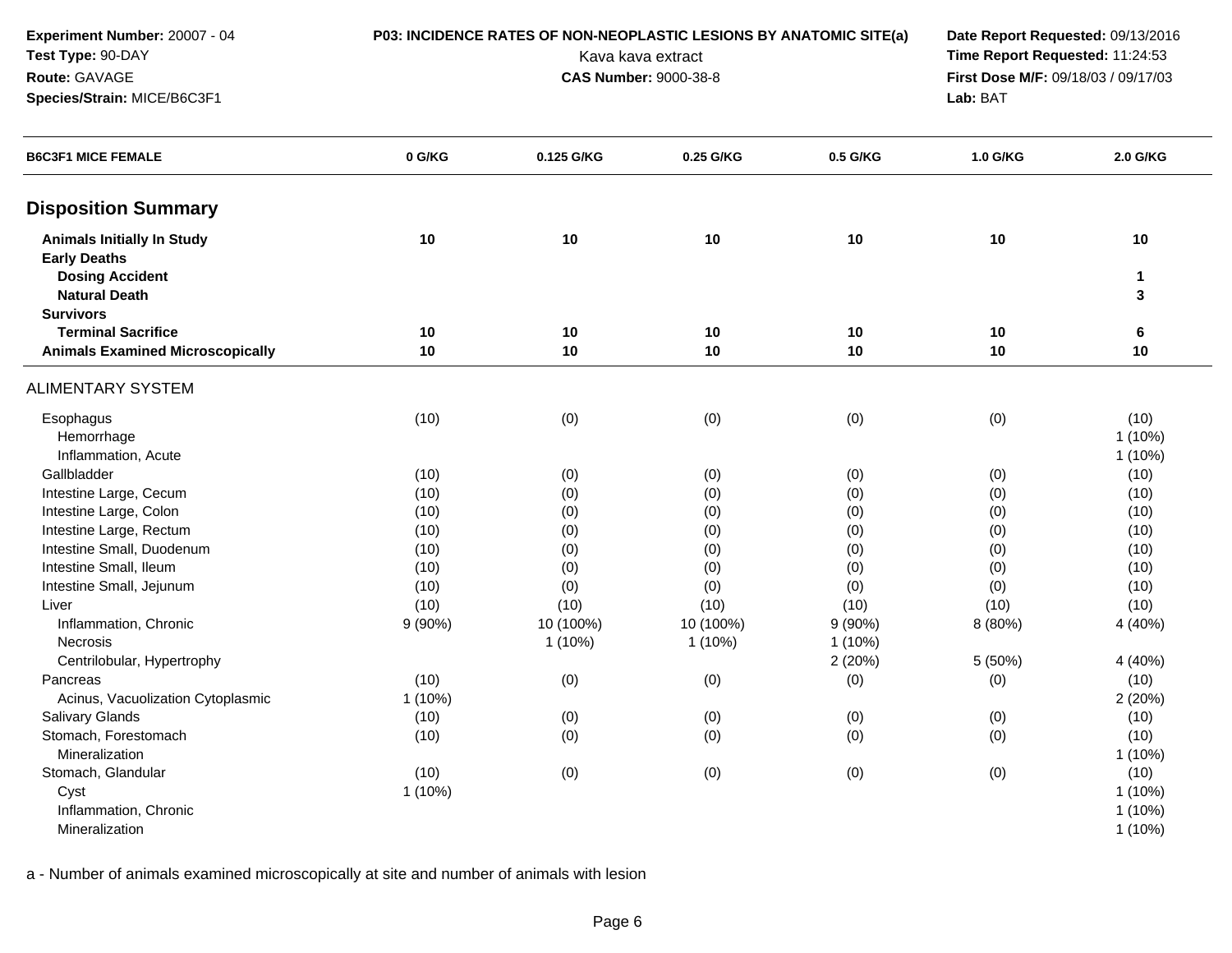| Experiment Number: 20007 - 04<br>Test Type: 90-DAY<br>Route: GAVAGE<br>Species/Strain: MICE/B6C3F1                                                                        | P03: INCIDENCE RATES OF NON-NEOPLASTIC LESIONS BY ANATOMIC SITE(a) | Date Report Requested: 09/13/2016<br>Time Report Requested: 11:24:53<br>First Dose M/F: 09/18/03 / 09/17/03<br>Lab: BAT |                                        |                                        |                                        |                                                                      |
|---------------------------------------------------------------------------------------------------------------------------------------------------------------------------|--------------------------------------------------------------------|-------------------------------------------------------------------------------------------------------------------------|----------------------------------------|----------------------------------------|----------------------------------------|----------------------------------------------------------------------|
| <b>B6C3F1 MICE FEMALE</b>                                                                                                                                                 | 0 G/KG                                                             | 0.125 G/KG                                                                                                              | 0.25 G/KG                              | 0.5 G/KG                               | 1.0 G/KG                               | 2.0 G/KG                                                             |
| <b>CARDIOVASCULAR SYSTEM</b>                                                                                                                                              |                                                                    |                                                                                                                         |                                        |                                        |                                        |                                                                      |
| <b>Blood Vessel</b><br>Heart                                                                                                                                              | (10)<br>(10)                                                       | (0)<br>(0)                                                                                                              | (0)<br>(0)                             | (0)<br>(0)                             | (0)<br>(0)                             | (10)<br>(10)                                                         |
| <b>ENDOCRINE SYSTEM</b>                                                                                                                                                   |                                                                    |                                                                                                                         |                                        |                                        |                                        |                                                                      |
| <b>Adrenal Cortex</b><br>Subcapsular, Hyperplasia<br>Adrenal Medulla<br>Islets, Pancreatic<br>Parathyroid Gland<br><b>Pituitary Gland</b><br><b>Thyroid Gland</b><br>Cyst | (10)<br>10 (100%)<br>(10)<br>(10)<br>(7)<br>(10)<br>(10)           | (0)<br>(0)<br>(0)<br>(0)<br>(0)<br>(0)                                                                                  | (0)<br>(0)<br>(0)<br>(0)<br>(0)<br>(0) | (0)<br>(0)<br>(0)<br>(0)<br>(0)<br>(0) | (0)<br>(0)<br>(0)<br>(0)<br>(0)<br>(0) | (10)<br>8 (80%)<br>(10)<br>(10)<br>(10)<br>(10)<br>(10)<br>$1(10\%)$ |
| <b>GENERAL BODY SYSTEM</b><br>None                                                                                                                                        |                                                                    |                                                                                                                         |                                        |                                        |                                        |                                                                      |
| <b>GENITAL SYSTEM</b>                                                                                                                                                     |                                                                    |                                                                                                                         |                                        |                                        |                                        |                                                                      |
| <b>Clitoral Gland</b><br>Ovary<br>Uterus                                                                                                                                  | (10)<br>(10)<br>(10)                                               | (0)<br>(0)<br>(0)                                                                                                       | (0)<br>(0)<br>(0)                      | (0)<br>(0)<br>(0)                      | (0)<br>(0)<br>(0)                      | (10)<br>(10)<br>(10)                                                 |
| <b>HEMATOPOIETIC SYSTEM</b>                                                                                                                                               |                                                                    |                                                                                                                         |                                        |                                        |                                        |                                                                      |
| <b>Bone Marrow</b><br>Lymph Node, Mandibular<br>Lymph Node, Mesenteric<br>Spleen                                                                                          | (10)<br>(10)<br>(10)<br>(10)                                       | (10)<br>(0)<br>(0)<br>(10)                                                                                              | (10)<br>(0)<br>(0)<br>(10)             | (10)<br>(0)<br>(0)<br>(10)             | (10)<br>(0)<br>(0)<br>(10)             | (10)<br>(10)<br>(10)<br>(10)                                         |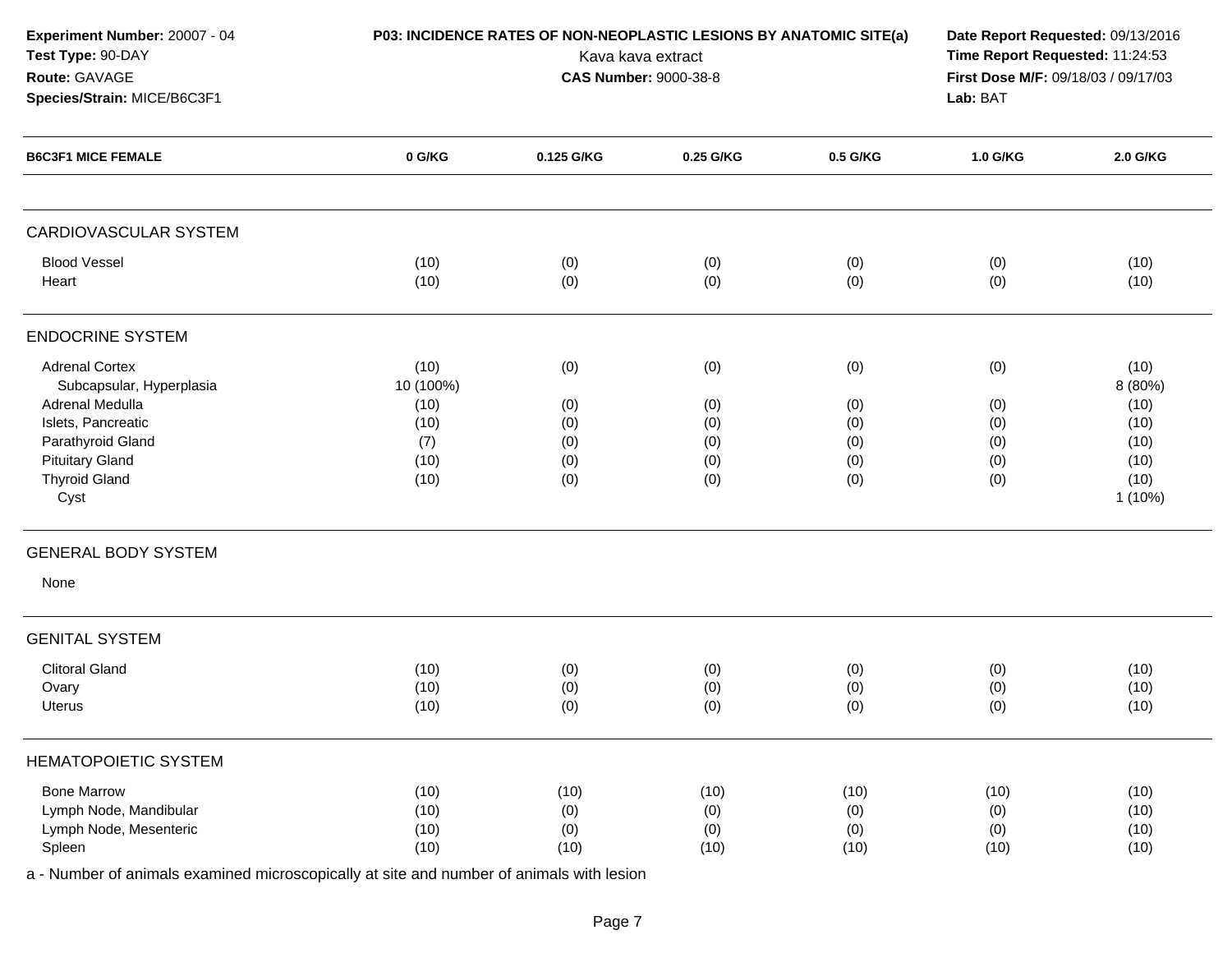| Experiment Number: 20007 - 04<br>Test Type: 90-DAY<br>Route: GAVAGE<br>Species/Strain: MICE/B6C3F1 | P03: INCIDENCE RATES OF NON-NEOPLASTIC LESIONS BY ANATOMIC SITE(a) | Date Report Requested: 09/13/2016<br>Time Report Requested: 11:24:53<br>First Dose M/F: 09/18/03 / 09/17/03<br>Lab: BAT |            |            |            |                          |
|----------------------------------------------------------------------------------------------------|--------------------------------------------------------------------|-------------------------------------------------------------------------------------------------------------------------|------------|------------|------------|--------------------------|
| <b>B6C3F1 MICE FEMALE</b>                                                                          | 0 G/KG                                                             | 0.125 G/KG                                                                                                              | 0.25 G/KG  | 0.5 G/KG   | 1.0 G/KG   | 2.0 G/KG                 |
| Thymus<br>Necrosis                                                                                 | (10)                                                               | (10)                                                                                                                    | (10)       | (10)       | (10)       | (10)<br>2(20%)           |
| <b>INTEGUMENTARY SYSTEM</b>                                                                        |                                                                    |                                                                                                                         |            |            |            |                          |
| <b>Mammary Gland</b><br>Skin<br>Inflammation                                                       | (10)<br>(10)                                                       | (0)<br>(0)                                                                                                              | (0)<br>(0) | (0)<br>(0) | (0)<br>(0) | (9)<br>(10)<br>$1(10\%)$ |
| MUSCULOSKELETAL SYSTEM                                                                             |                                                                    |                                                                                                                         |            |            |            |                          |
| Bone                                                                                               | (10)                                                               | (0)                                                                                                                     | (0)        | (0)        | (0)        | (10)                     |
| NERVOUS SYSTEM                                                                                     |                                                                    |                                                                                                                         |            |            |            |                          |
| <b>Brain</b>                                                                                       | (10)                                                               | (0)                                                                                                                     | (0)        | (0)        | (0)        | (10)                     |
| <b>RESPIRATORY SYSTEM</b>                                                                          |                                                                    |                                                                                                                         |            |            |            |                          |
| Lung<br>Congestion                                                                                 | (10)                                                               | (0)                                                                                                                     | (0)        | (0)        | (0)        | (10)<br>$1(10\%)$        |
| Nose<br>Trachea                                                                                    | (10)<br>(10)                                                       | (0)<br>(0)                                                                                                              | (0)<br>(0) | (0)<br>(0) | (0)<br>(0) | (10)<br>(10)             |
| SPECIAL SENSES SYSTEM                                                                              |                                                                    |                                                                                                                         |            |            |            |                          |
| Eye<br>Harderian Gland                                                                             | (10)<br>(10)                                                       | (0)<br>(0)                                                                                                              | (0)<br>(0) | (0)<br>(0) | (0)<br>(0) | (9)<br>(10)              |
| <b>URINARY SYSTEM</b>                                                                              |                                                                    |                                                                                                                         |            |            |            |                          |
| Kidney                                                                                             | (10)                                                               | (0)                                                                                                                     | (0)        | (0)        | (0)        | (10)                     |